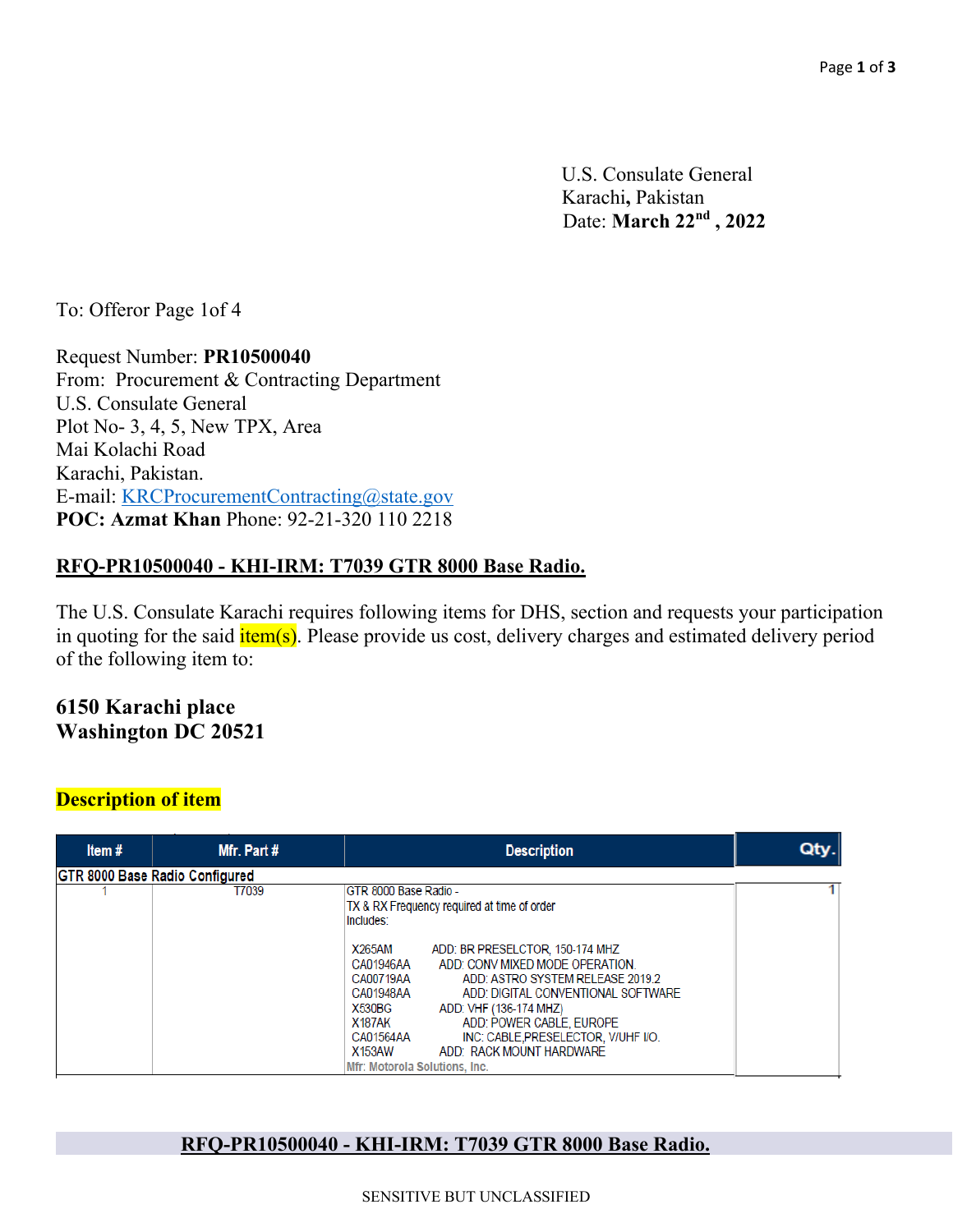**Prices:** 

Firm Fixed Price.

**TAX:** Your prices shall be duty/tax free. U.S. Consulate General Karachi will neither deduct nor pay any tax for this service.

#### **Inspection & Acceptance:**

A Government representative will inspect the service(s) delivered to determine the quality and acceptability. Substandard services/products shall be unacceptable at vendor's expense.

## **Payment Terms:**

Payment will be made within 30 days through Electronic Funds Transfer (EFT) upon complete delivery to the US Consulate General, Karachi and submission of legitimate invoice to Financial Section after delivery, and submission of receipt.

## **SUBMISSION OF INVOICE:**

Each invoice shall include vendor invoice number, purchase order/contract number, date issued, brief description of supplies/services provided, quantities, unit and total price, and signed by the signing authority.

Invoices must be routed to:

- 1. One original invoice in pdf format to the Financial Management Center to KarachiFMCInvoices@state.gov
- 2. One copy clearly marked "DUPLICATE Copy for Proc & Contracting. Krcproc@state.gov

Although email is the preferred method, invoices may also be submitted by mail (do not send electronically if you mail the invoice to the following address to avoid duplication):

Karachi Fiscal Office U.S. Consulate General Plot No- 3, 4, 5, New TPX Are Mai Kolachi Road Karachi

For payment related queries contractor will contact Karachi Fiscal Office KarachiFMCInquiries@state.gov. Contracting Officer takes no responsibility for payment and/or associated queries.

# **RFQ-PR10500040 - KHI-IRM: T7039 GTR 8000 Base Radio.**